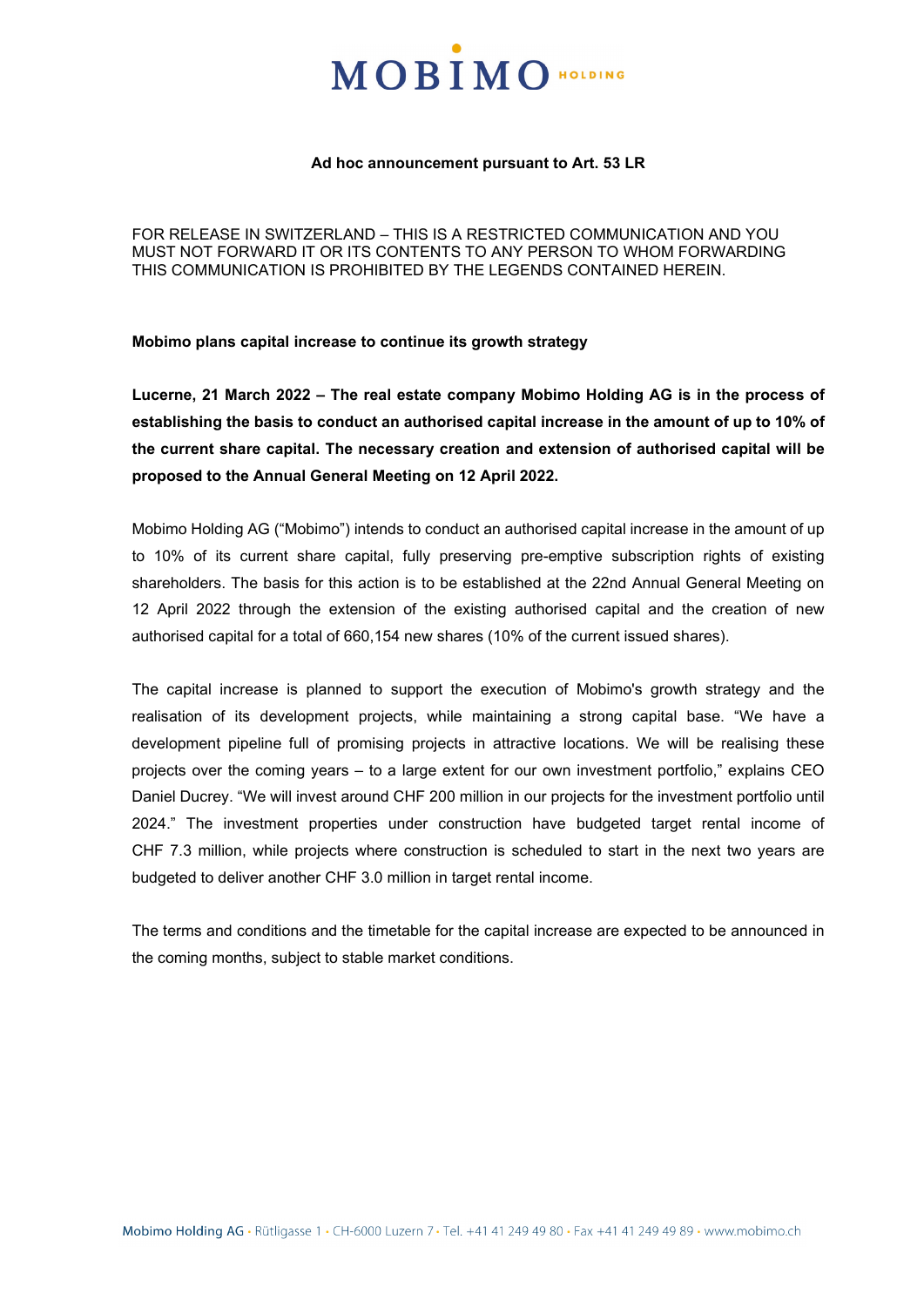# MOBIMO HOLDING

### **If you have any questions, please contact:**

Contact for analysts and investors: Stefan Hilber, CFO [ir@mobimo.ch](mailto:ir@mobimo.ch) +41 44 397 11 97

Contact for media: Marion Schihin, Head of Communications [medien@mobimo.ch](mailto:medien@mobimo.ch) +41 44 397 11 86

[www.mobimo.ch](http://www.mobimo.ch/) 

# **About Mobimo:**

With a broadly diversified real estate portfolio that has a total value of approximately CHF 3.6 billion, Mobimo Holding AG is one of the leading real estate companies in Switzerland. Its portfolio comprises residential and commercial properties, along with development properties both for the company's own portfolio and for third parties. The properties are in first-class locations in German-speaking and French-speaking Switzerland. The buildings are characterised by balanced diversification and diligent management. Mobimo uses its development projects to strengthen its income base and boost the intrinsic value of its portfolio. The company also creates investment opportunities for third parties through its development services. Mobimo has around 170 employees.

### **Disclaimer:**

## **Not for release, publication or distribution, in whole or in part, directly or indirectly, in the United States of America, Canada, Japan or Australia or any other jurisdiction in which the release, publication or distribution would be unlawful**.

This document is not an offer to sell or a solicitation of offers to purchase or subscribe for shares. This document is not a prospectus within the meaning of the Swiss Financial Services Act and not a prospectus under any other applicable laws. Copies of this document may not be sent to, distributed in or sent from jurisdictions in which this is barred or prohibited by law. The information contained herein shall not constitute an offer to sell or the solicitation of an offer to buy, in any jurisdiction in which such offer or solicitation would be unlawful prior to registration, exemption from registration or qualification under the securities laws of any jurisdiction.

A decision to invest in securities of Mobimo Holding AG should be based exclusively on the prospectus intended to be published by Mobimo for such purpose.

This document is not for publication or distribution in the United States of America (including its territories and possessions, any State of the United States and the District of Columbia), Canada, Japan or Australia or any other jurisdiction into which the same would be unlawful. This document does not constitute an offer or invitation to subscribe for or purchase any securities in such countries or in any other jurisdiction into which the same would be unlawful. In particular, the document and the information contained herein should not be distributed or otherwise transmitted into the United States of America or to publications with a general circulation in the United States of America. The securities referred to herein have not been and will not be registered under the U.S. Securities Act of 1933, as amended (the "Securities Act"), or the laws of any state and may not be offered or sold in the United States of America absent registration under or an exemption from registration under the Securities Act. There will be no public offering of the securities in the United States of America.

The information contained herein does not constitute an offer of securities to the public in the United Kingdom. No prospectus offering securities to the public will be published in the United Kingdom. In the United Kingdom this document is only directed at persons who (i) are qualified investors and who